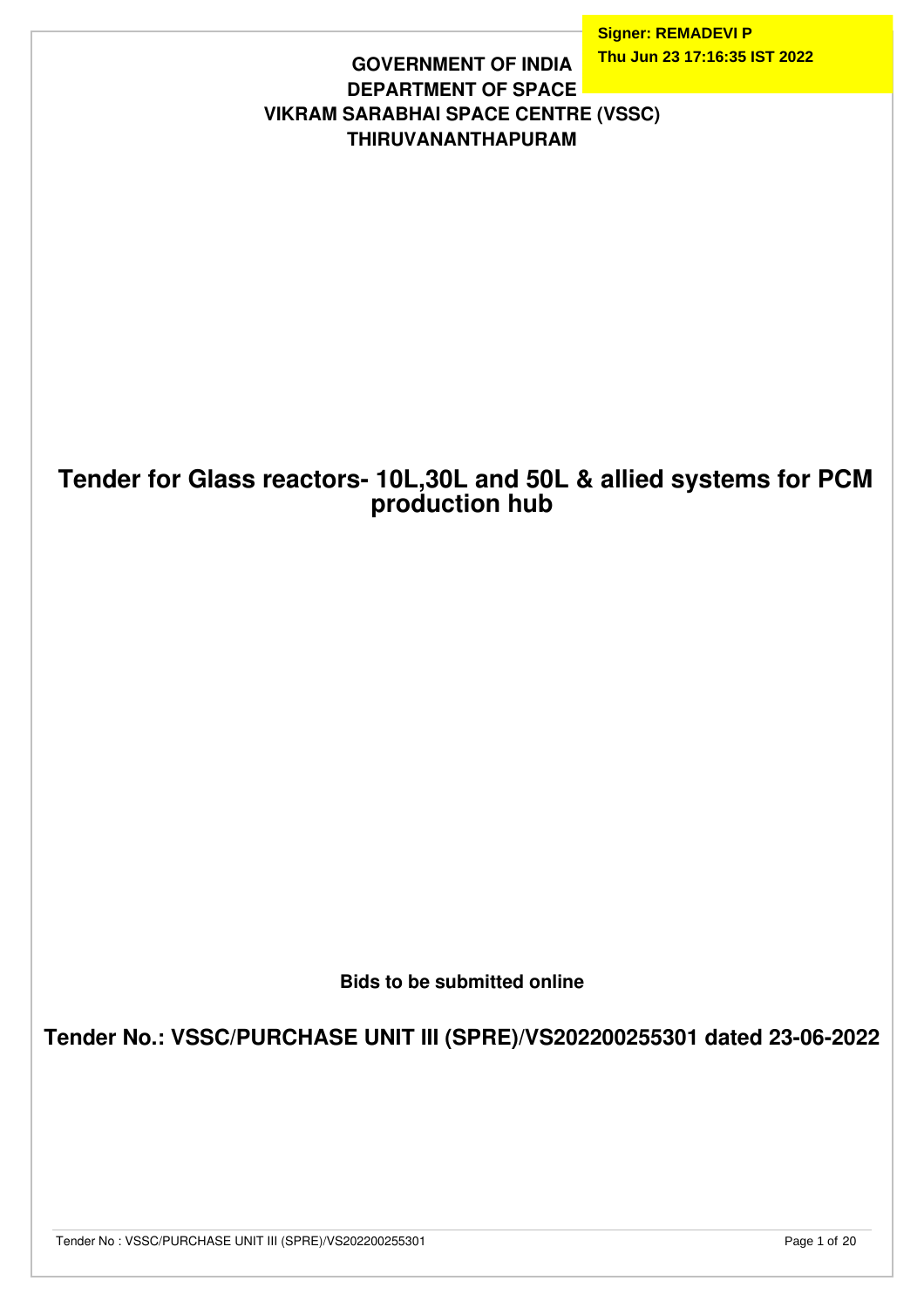## **A. Tender Details**

| Tender No:                    | VSSC/PURCHASE UNIT III (SPRE)/VS202200255301 |
|-------------------------------|----------------------------------------------|
| Tender Date:                  | 23-06-2022                                   |
| <b>Tender Classification:</b> | <b>GOODS</b>                                 |
| <b>Purchase Entity:</b>       | <b>PURCHASE UNIT III (SPRE)</b>              |
| Centre:                       | VIKRAM SARABHAI SPACE CENTRE (VSSC)          |

# **Procurement of Glass reactors- 10L,30L and 50L & allied systems for PCM production hub**

Definitions: A supplier or service provider, whose goods, services or works offered for procurement, has local content:

- a) Equal to or more than 50% : Class-l local supplier.
- b) More than 20% but less than 50% : Class-II local supplier.
- c) Less than or equal to 20% : Non-local supplier. Mention your category.

Local content means the amount of value added in India (i.e. indigenous items/services added in the offered products/services/works) be the total value of the item offered (excluding net domestic indirect taxes) minus the value of imported content in the item (including all customs duties/IGST) as a proportion of the total value (excluding net domestic indirect taxes), in percent. Indicate extent of Minimum Local Content in offered product/service and location of such value additions.

The Class-l & II local supplier should provide a Self Certification along with your offer in PDF format indicating that the item offered meets the minimum local content as called for in the tender as mentioned above and provide the % of local content along with details of the location(s) at which the local value addition is made. In case of two part tenders, it is mandatory to indicate compliance to MLC(minimum local content) in technical bid itself.Confirm attachment of Self declaration along with the offer.

## **A.1 Tender Schedule**

Bid Submission Start Date : **23-06-2022 17:15**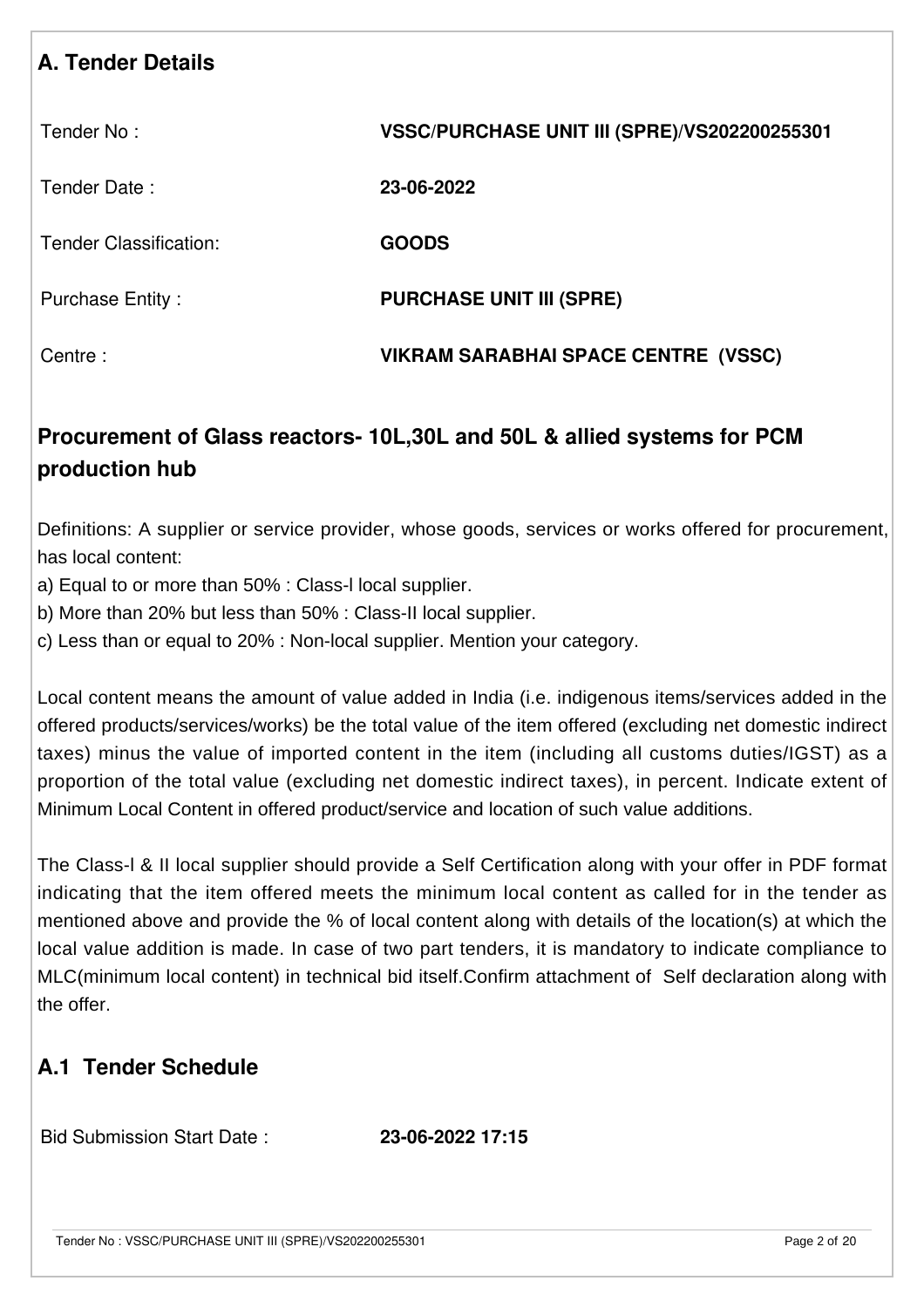| <b>Bid Clarification Due Date:</b> | 21-07-2022 17:00 |
|------------------------------------|------------------|
| Bid Submission Due Date:           | 09-08-2022 14:00 |
| <b>Bid Opening Date:</b>           | 09-08-2022 14:01 |
| Price Bid Opening Date:            | 16-08-2022 14:00 |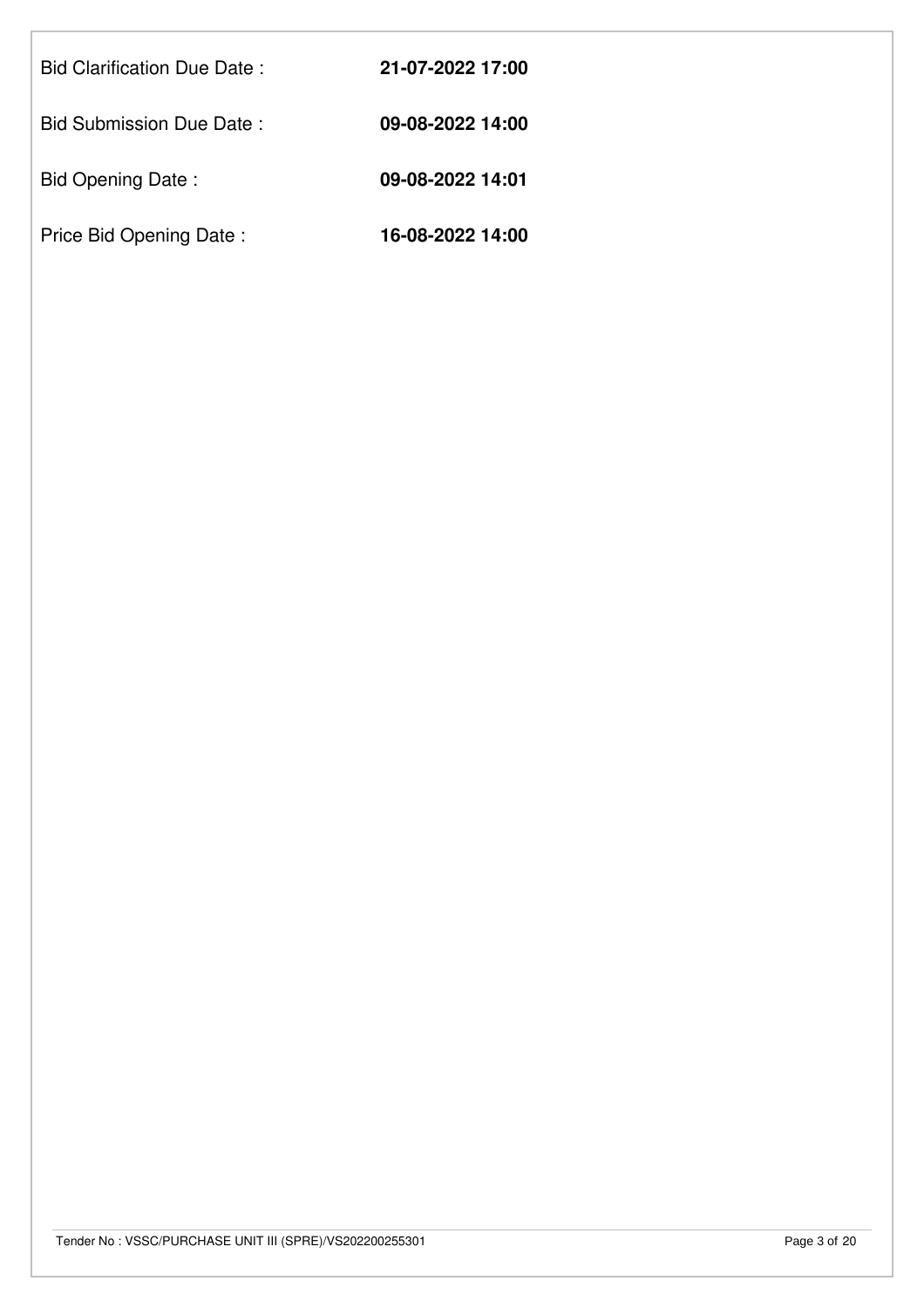## **B. Tender Attachments**

### **Technical Write-up/Drawings**

### **[Document : Annexure-1-Specifications](https://eproc.isro.gov.in/common/viewDocument?id=ff80808180f00caf0180f5dc94ff12e8&indentId=VS2022002553)**

### **Instructions To Vendors**

### **2. Instructions to Vendors**

- 1. Last minute clarification on tenders will not be entertained.
- 2. This is an E Tender. Hence Postal/Fax/Email tenders will not be accepted.

### **3. Specific Terms and Conditions to Tender**

1. CUSTOMS DUTY: We are eligible for concessional payment of Customs Duty vide Notification Ref: 050/2017 CUSTOMS Dtd. 30/06/2017 SI. No. 539(b) as amended by Notification No. 5/2018 dtd.25/01/2018. Please Note.

2. If any bidder submits forged / false document along with the tender, offer of such vendors will be summarily rejected and such bidders will be blacklisted for all future tenders.

3. In order to avail of the benefits extended to by Govt. of India to the Micro and Small Sectors, please submit attested copy of the valid Entrepreneur Memorandum Part-II signed by the General Manager, District Industries Centre / Udyog Adhar / NSIC Registration Certification along with your offer.

4. Liquidated Damages: The delivery period quoted should be realistic. The delivery period so quoted and mentioned in the order is the essence of the order/contract. In case of delay in delivery of material as per the delivery schedule, Liquidated Damage @ 0.5% per week or part thereof on the undelivered portion subject to a maximum of 10% of the contract value shall be levied. Wherever, installation and commissioning is also involved, the supply will be deemed to have been completed only when the entire Stores is supplied, installed and accepted.

5. Note: SD, LD and PBG clauses are mandatory and offers of the vendors who have not agreed for the above conditions will be excluded from the procurement process. Micro and Small Vendors are not exempted from the submission of Security Deposit. Only Govt Departments/PSUs/PSEs can submit Indemnity Bond instead of Bank Gurantee towards SD/PBG.

6. Offer Validity:- Please keep and confirm the offer validity minimum 90 days[in case of Single part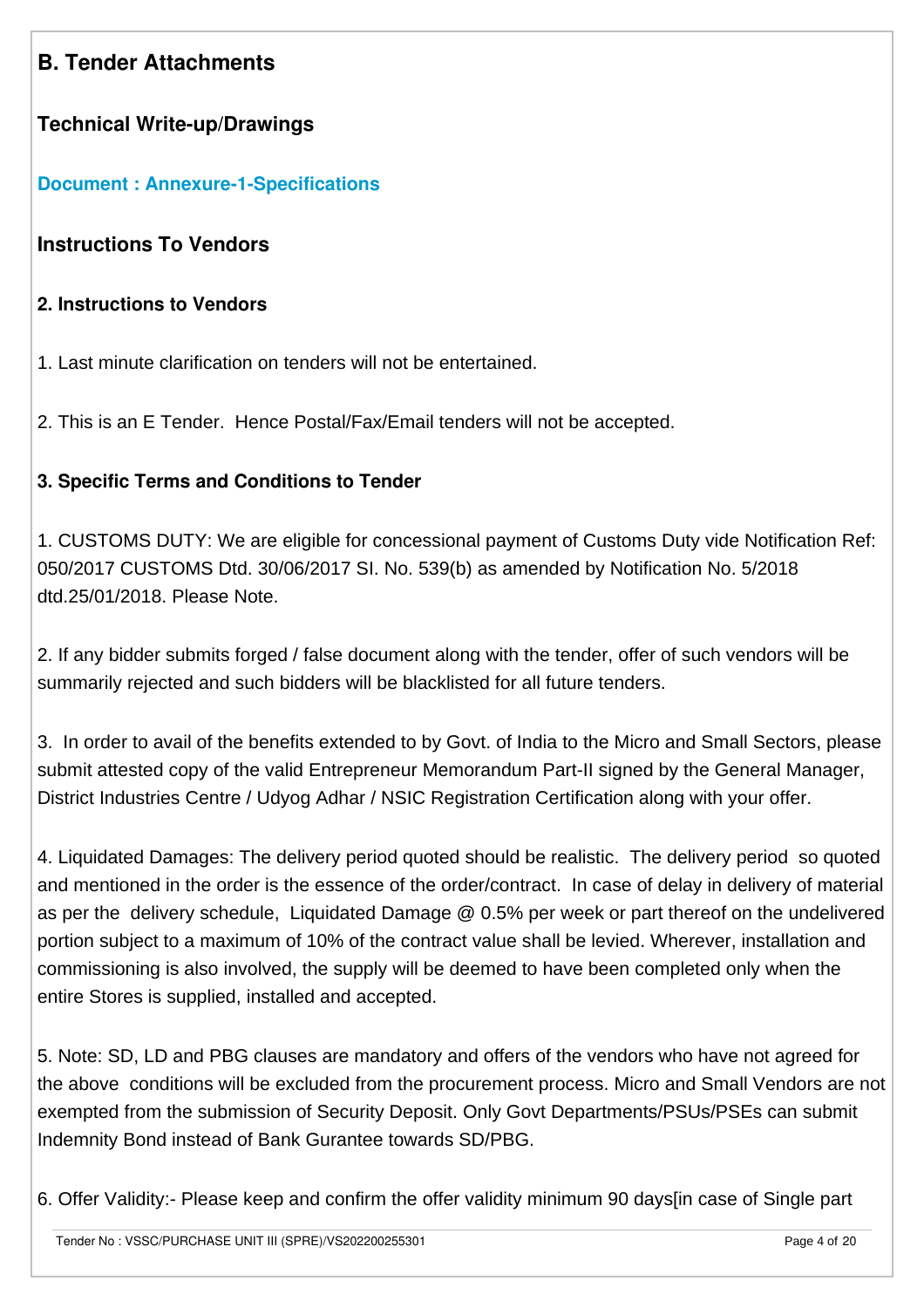Tender]from the date of opening of tender/180 days [For Two Part Tenders, 120 Days after opening Part-I and 90 days after opening Part-II].

7. Our standard delivery term is FOR, VSSC. In case any vendor offers delivery term of Ex-works, Packing and Forwarding charges if any should be indicated separately either as a percentage of the quoted rate or as a Lumpsum amount.

8. Our standard payment term is 100% within 30 days for indigenous orders.

9. Performance Bank Guarantee: Wherever products offered carry warranty, the warranty should be for one year or as per manufacturers standard warranty term. Against such cases, please confirm submission of Performance Bank Guarantee. The Performance Bank Guarantee should be for 3% of the order value covering the warranty period obtained from any Scheduled Bank on Rs.200/- Non Judicial Stamp Paper and should be valid beyond 2 months from the completion of the warranty period. Alternately vendors can request for withholding 3% payment till completion of the warranty period.

10. Please quote applicable GST separately.

(a)We are eligible for partial exemption of IGST vide Notification No: 47/2017-Integrated Tax (Rate) dtd 14/11/2017 and 45/2017-Central Tax (Rate) dtd 14/11/2017 issued by Dept. of Revenue, Ministry of Finance. Necessary Exemption Certificates will be issued on demand.

(b)We are eligible for partial exemption of CGST and SGST vide Notification No: 45/2017 dtd 14/11/2017 and No: 169/2017/TAXES dtd 15/11/2017 respectively. Necessary Exemption Certificates will be issued on demand.

11. Please upload the Technical Details / Catalogue / Data Sheets (wherever applicable)

12. Security Deposit: Wherever the offer value is Rs. 5.00 Lakhs or above, the successful tenderer should submit Security Deposit @ 3% of the order value by way of Bank Guarantee / FD Receipt. The Bank Guarantee shall be obtained from any Scheduled Bank on Rs.200/- Non Judicial Stamp Paper and should be valid beyond 2 months from the completion of all contractual obligations. If the Contractor is called upon by the Purchaser to deposit, Security and the Contractor fails to provide the security within the period specified, such failure shall constitute a breach of the Contract, and the Purchaser shall be entitled to make other arrangements for the re-purchase of the stores Contracted at the risk of the Contractor. In case if Security Deposit is submitted and the contractor fails to execute the order, then the security deposit will be forfeited.

13. The other attached forms are our standard terms and conditions, which are to be complied with. If any conflict arise between the specific terms and standard terms, then in those cases, the specific terms will prevail over the standard terms.

14. Wherever samples are required to be submitted along with the quotation, offer without sample will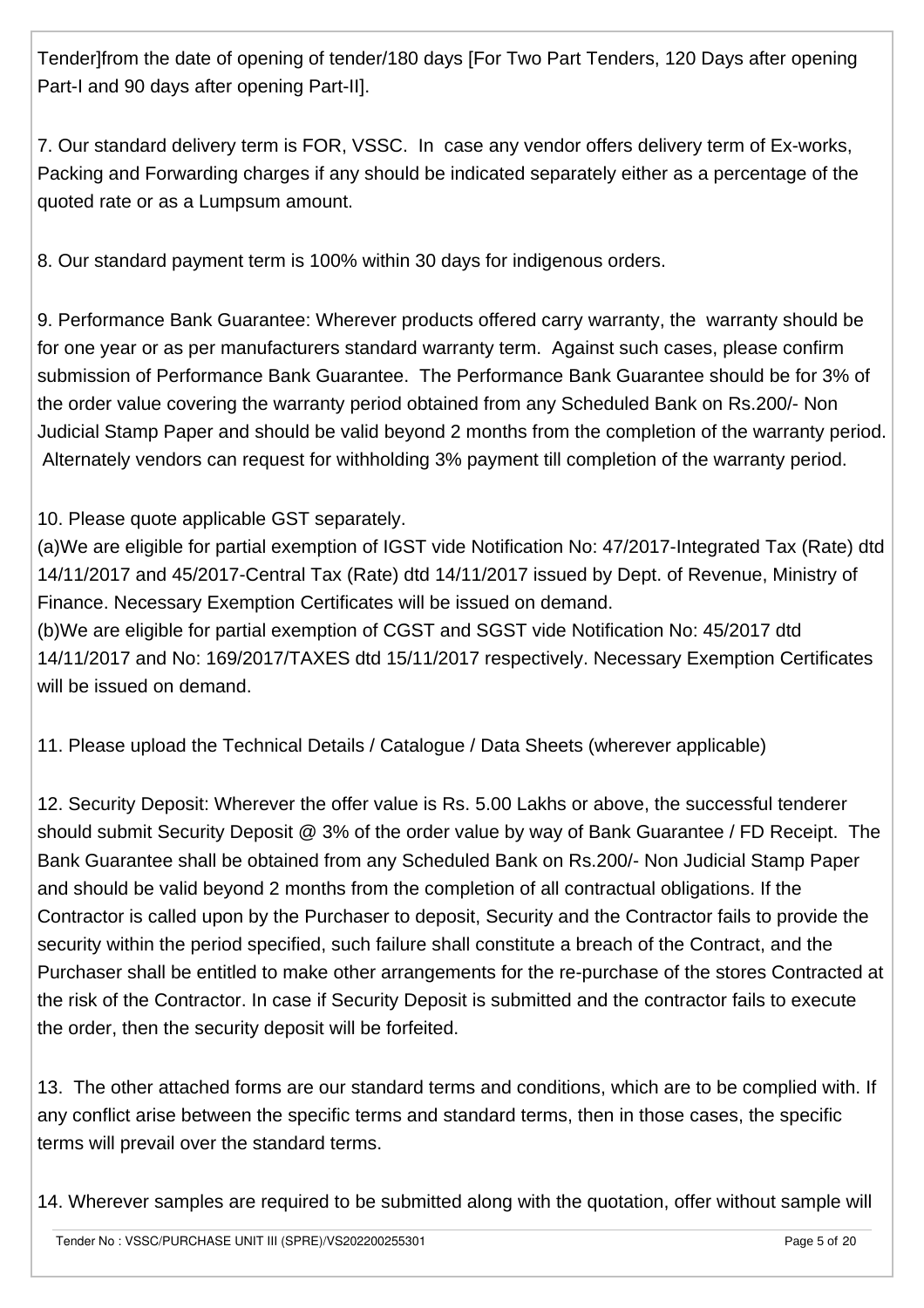not be considered.

### **4. PPP Make in India(Non- Divisible Items-All Classes of Suppliers)**

1. A committee (with an external expert from a practicing cost accountant or practicing chartered accountant, if required) constituted for independent verification shall verify the self-declarations & auditor's / accountant's certificates on random basis, as per the requirements.

2. a) The subject item falls under Non-divisible category. b) The offers are sought from all classes of suppliers.

3. Definitions: A supplier or service provider, whose goods, services or works offered for procurement, has local content: a)Equal to or more than 50% : Class-l local supplier. b)Minimum 20% but less than 50% : Class-II local supplier. c) Less than 20% : Non-local supplier.

4. False declarations will be in breach of code of the integrity for which a bidder or its successor's will not be eligible/debarred for purchase preference from further tenders / pending tenders for two years along with other actions as may be applicable.

5. In case of a complaint received from any local supplier indicating a need for review / verification of Local content of successful vendor / awarded vendor, for accepting a complaint from such complainant (w.r.t the false declaration given by the successful vendor on the local content), a complaint fee of Rs.2Lakhs or 1% of the locally manufactured items being procured (subject to a maximum Rs. 5Lakhs), whichever was higher, to be paid by demand draft by the complainant. In case, the complaint is found to be incorrect, the complaint fee shall be forfeited. In case, the complaint is upheld and found to be substantially correct, deposited fee of the complainant would be refunded without any interest.

6. In cases the quoted price is in excess of Rs.1000 Lakhs (including duties, taxes and freight & Insurance) the 'Class-I & II local supplier shall provide a certificate from the statutory auditor or cost auditor of the company (in the case of companies) or from a practicing cost accountant or practicing chartered accountant (in case of suppliers other than companies) giving the percentage of local content.

7. In line with Public Procurement (Preference to Make in India), Order 2017 & its amendments issued by Govt. of India from time to time with a view to support the Indian industries, ISRO has implemented "Purchase Preference Policy". The "Purchase Preference" is applicable for the "Class-I Local Supplier" for the goods/ services/ works covered in this tender, subject to the following terms & conditions:-

8. 'L1' means the lowest technically accepted tender / bid / quotation (i.e. lowest landed cost including duties, taxes and freight & Insurance).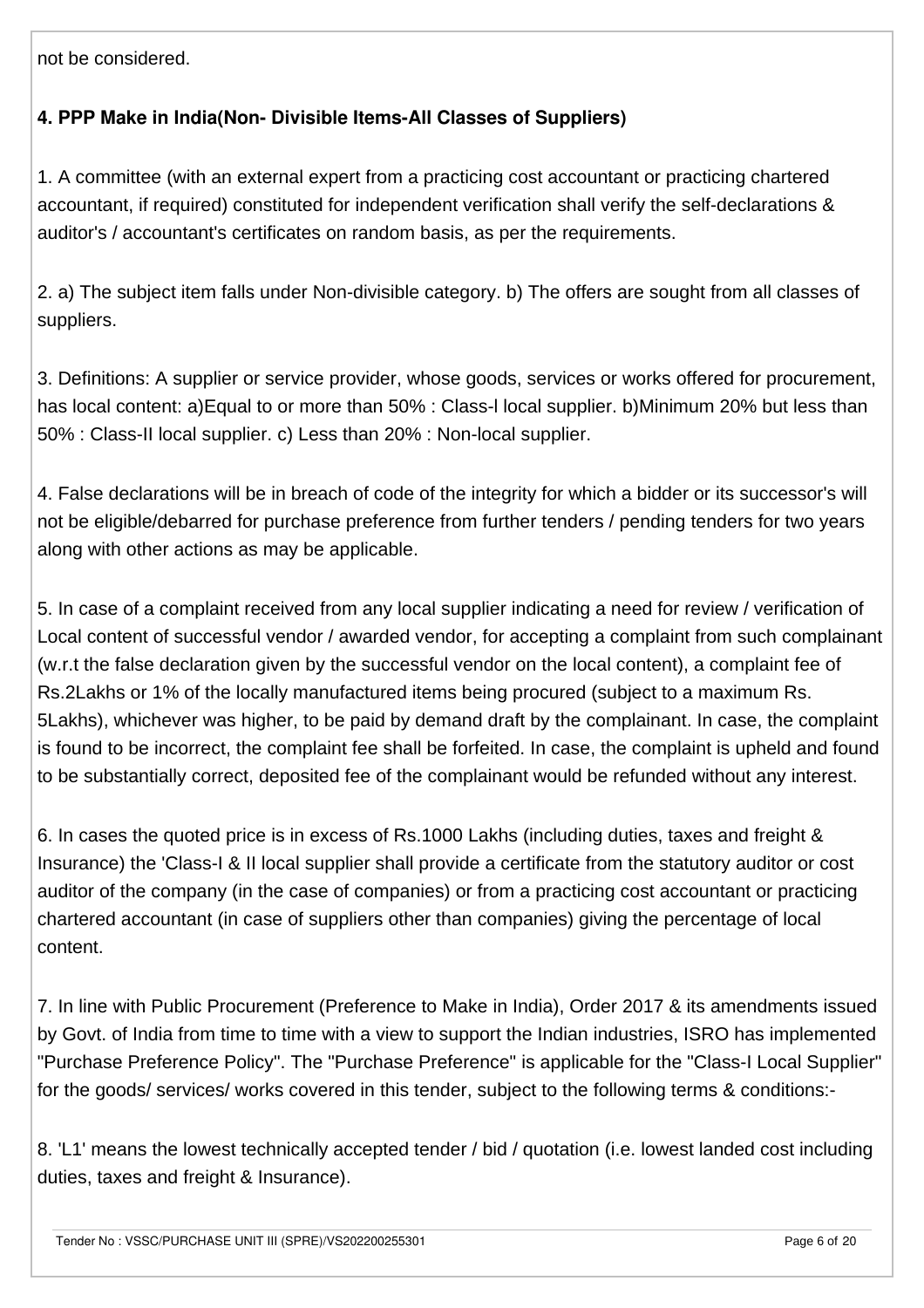9. 'Local content' means the amount of value added in India (i.e. indigenous items/services added in the offered products/ services/ works) be the total value of the item offered (excluding net domestic indirect taxes) minus the value of imported content in the item (including all customs duties/IGST) as a proportion of the total value (excluding net domestic indirect taxes), in percent.

10. 'Margin of purchase preference' means the maximum extent to which the price quoted by the "Class-I local supplier" above the L1 (landed cost).

11. Purchase Preference Policy:- Goods/Works which are not divisible (ie., required quantity is 1 or as a package) and Services:

a)If L1 is from a 'Class-I local supplier, the contract will be awarded to L1 bidder.

b) If L1 is not from a 'Class-I local supplier', the lowest bidder among the 'Class-I local supplier' will be invited to match the L1 price subject to local supplier's quoted price falling within the margin of purchase preference (i.e. 20%) and the contract shall be awarded to such 'Class-I local supplier' subiect to matching the L1 price (inclusive of duties, taxes and freight & insurance).

c) In case such lowest eligible 'Class-I local supplier' fails to match the L1 price, the 'Class-I local supplier' with the next higher bid within the margin of purchase preference shall be invited to match the L1 price and so on, and order/contract shall be awarded accordingly. In case where none of the 'Class-I local supplier' within the margin of purchase preference agree to match the L1 price, then the order/contract shall be awarded to the original L1 Bidder.

12. The 'Class-I & II local supplier' should provide a "Self Certification" along with technical offer indicating that the item offered meets the minimum local content [as per SI. No.(3)] as called for in the tender and provide the percentage of local content along with details of the location(s) at which the local value addition is made. In case of two bid tenders, it is mandatory to indicate compliance to MLC(minimum Local Content) in technical bid zone.

13. The ink-signed certificate shall be provided on vendors letter head along with the offer (in case of online tender, copy of ink-signed certificate shall be uploaded along with your offer under concerned tab. Original in Hard copy shall be produced on request). In case of non-submission of certificate, the purchase preference shall not apply.

14. The margin of Purchase Preference shall be up to 20%.

15. The Public Procurement (Preference to Make in India), Order 2017 issued by Govt. of India indicates that if there are any general or specific restrictive clauses to restrict participation of Indian companies in those countries procurement tenders, reciprocity clause need to be invoked as per the order. Hence, if ISRO or Govt. of India come across that Indian suppliers of an item are not allowed to participate and / or compete in procurement by your government, the bid submitted by you will be not be considered and excluded from eligibility for procurement. Please note this point.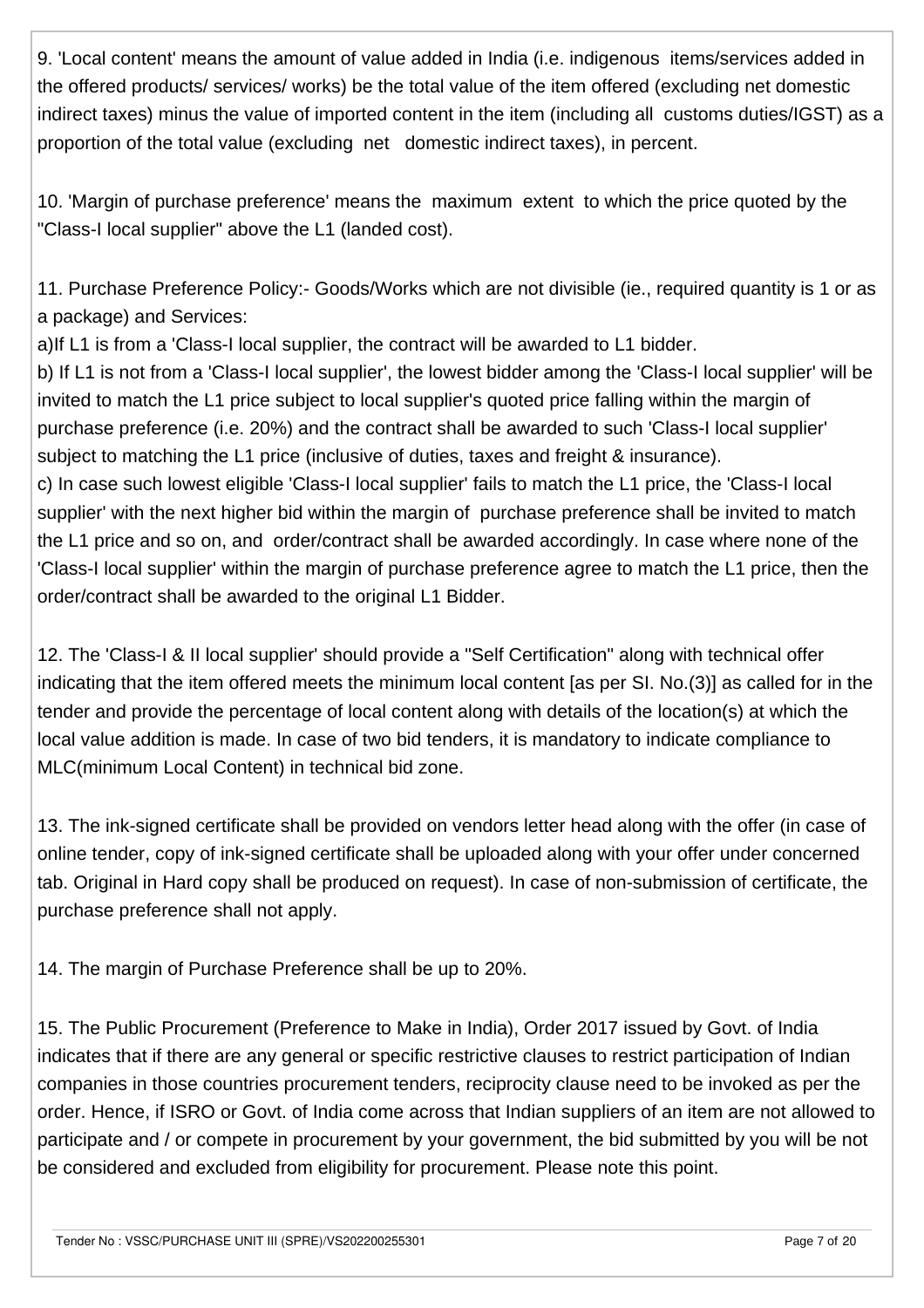16. Works means all works as per Rule 130 of GFR- 2017, and will also include 'turnkey works'. Works includes Engineering, Procurement and Construction (EPC) contracts and services include System Integrator (SI) contracts.

### **5. PPP Make in India(Non- Divisible Items-Class I & II Local Suppliers Only)**

1. In line with Public Procurement (Preference to Make in India), Order 2017 & its amendments issued by Govt. of India from time to time with a view to support the Indian industries, ISRO has implemented "Purchase Preference Policy". The "Purchase Preference" is applicable for the "Class-I Local Supplier" for the goods/ services/ works covered in this tender, subject to the following terms & conditions:-

2. a) The subject item falls under Non-divisible category. b) The offers sought only from Class-l & Class-Il local suppliers

3. Definitions: A supplier or service provider, whose goods, services or works offered for procurement, has local content: a)Equal to or more than 50% : Class-l local supplier. b)Minimum 20% but less than 50% : Class-II local supplier. c) Less than 20% : Non-local supplier.

4. 'Local content' means the amount of value added in India (i.e. indigenous items/services added in the offered products/ services/ works) be the total value of the item offered (excluding net domestic indirect taxes) minus the value of imported content in the item (including all customs duties/IGST) as a proportion of the total value (excluding net domestic indirect taxes), in percent.

5. The margin of Purchase Preference shall be up to 20%.

6. 'Margin of purchase preference' means the maximum extent to which the price quoted by the "Class-I local supplier" above the L1 (landed cost).

7. 'L1' means the lowest technically accepted tender / bid / quotation (i.e. lowest landed cost including duties, taxes and freight & Insurance).

8. Works means all works as per Rule 130 of GFR- 2017, and will also include 'turnkey works'. Works includes Engineering, Procurement and Construction (EPC) contracts and services include System Integrator (SI) contracts.

9. Purchase Preference Policy:- Goods/Works which are not divisible (ie., required quantity is 1 or as a package) and Services:

a)If L1 is from a 'Class-I local supplier, the contract will be awarded to L1 bidder.

b) If L1 is not from a 'Class-I local supplier', the lowest bidder among the 'Class-I local supplier' will be invited to match the L1 price subject to local supplier's quoted price falling within the margin of purchase preference (i.e. 20%) and the contract shall be awarded to such 'Class-I local supplier'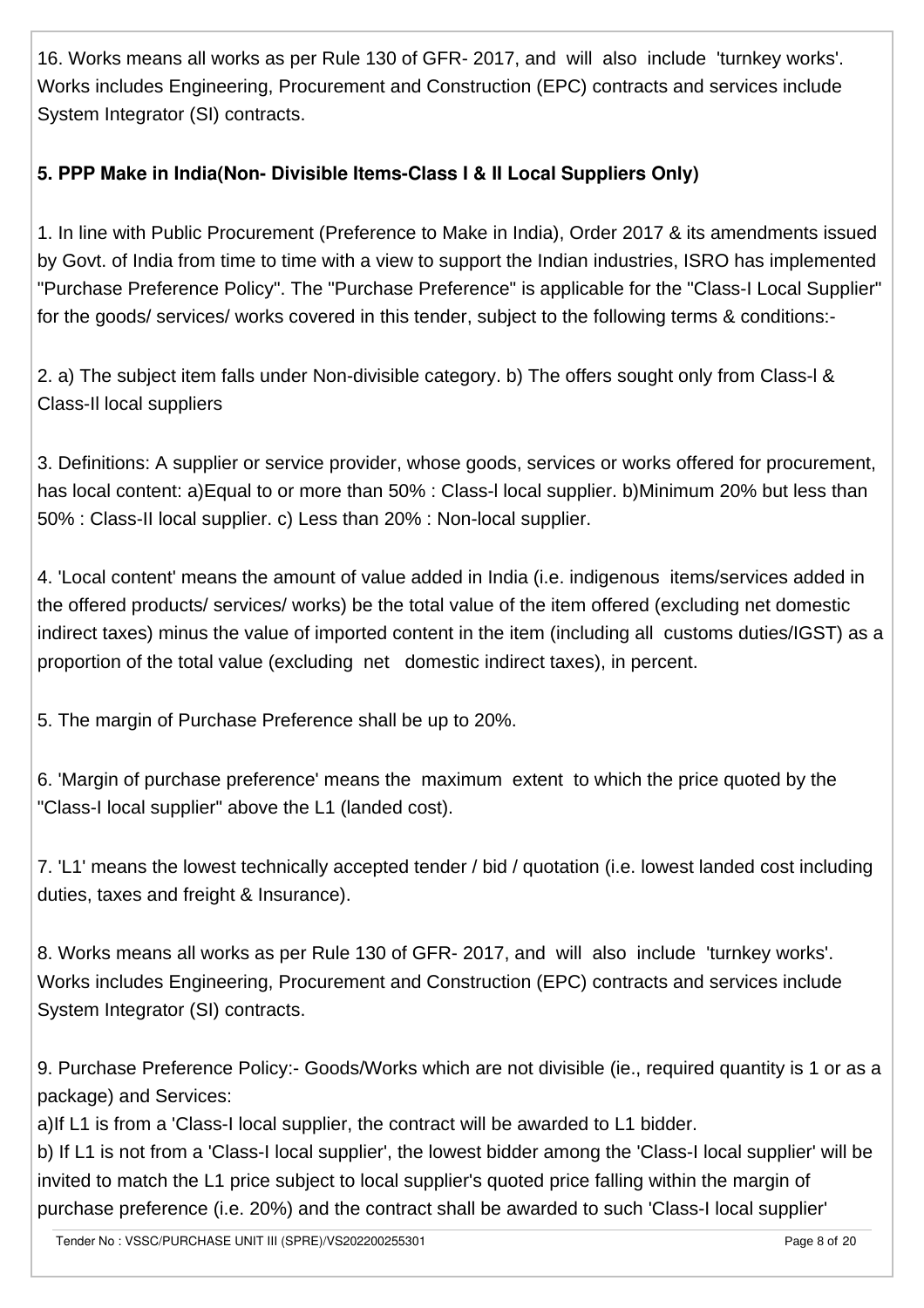subject to matching the L1 price (inclusive of duties, taxes and freight & insurance). c) In case such lowest eligible 'Class-I local supplier' fails to match the L1 price, the 'Class-I local supplier' with the next higher bid within the margin of purchase preference shall be invited to match the L1 price and so on, and order/contract shall be awarded accordingly. In case where none of the 'Class-I local supplier' within the margin of purchase preference agree to match the L1 price, then the order/contract shall be awarded to the original L1 Bidder.

10. The 'Class-I & II local supplier' should provide a "Self Certification" along with technical offer indicating that the item offered meets the minimum local content [as per SI. No.(3)] as called for in the tender and provide the percentage of local content along with details of the location(s) at which the local value addition is made. In case of two bid tenders, it is mandatory to indicate compliance to MLC(minimum Local Content) in technical bid zone.

11. The ink-signed certificate shall be provided on vendors letter head along with the offer (in case of online tender, copy of ink-signed certificate shall be uploaded along with your offer under concerned tab. Original in Hard copy shall be produced on request). In case of non-submission of certificate, the purchase preference shall not apply.

12. A committee (with an external expert from a practicing cost accountant or practicing chartered accountant, if required) constituted for independent verification shall verify the self-declarations & auditor's / accountant's certificates on random basis, as per the requirements.

13. In cases the quoted price is in excess of Rs.1000 Lakhs (including duties, taxes and freight & Insurance) the 'Class-I & II local supplier shall provide a certificate from the statutory auditor or cost auditor of the company (in the case of companies) or from a practicing cost accountant or practicing chartered accountant (in case of suppliers other than companies) giving the percentage of local content.

14. In case of a complaint received from any local supplier indicating a need for review / verification of Local content of successful vendor / awarded vendor, for accepting a complaint from such complainant (w.r.t the false declaration given by the successful vendor on the local content), a complaint fee of Rs.2Lakhs or 1% of the locally manufactured items being procured (subject to a maximum Rs. 5Lakhs), whichever was higher, to be paid by demand draft by the complainant. In case, the complaint is found to be incorrect, the complaint fee shall be forfeited. In case, the complaint is upheld and found to be substantially correct, deposited fee of the complainant would be refunded without any interest.

15. False declarations will be in breach of code of the integrity for which a bidder or its successor's will not be eligible/debarred for purchase preference from further tenders / pending tenders for two years along with other actions as may be applicable.

16. The Public Procurement (Preference to Make in India), Order 2017 issued by Govt. of India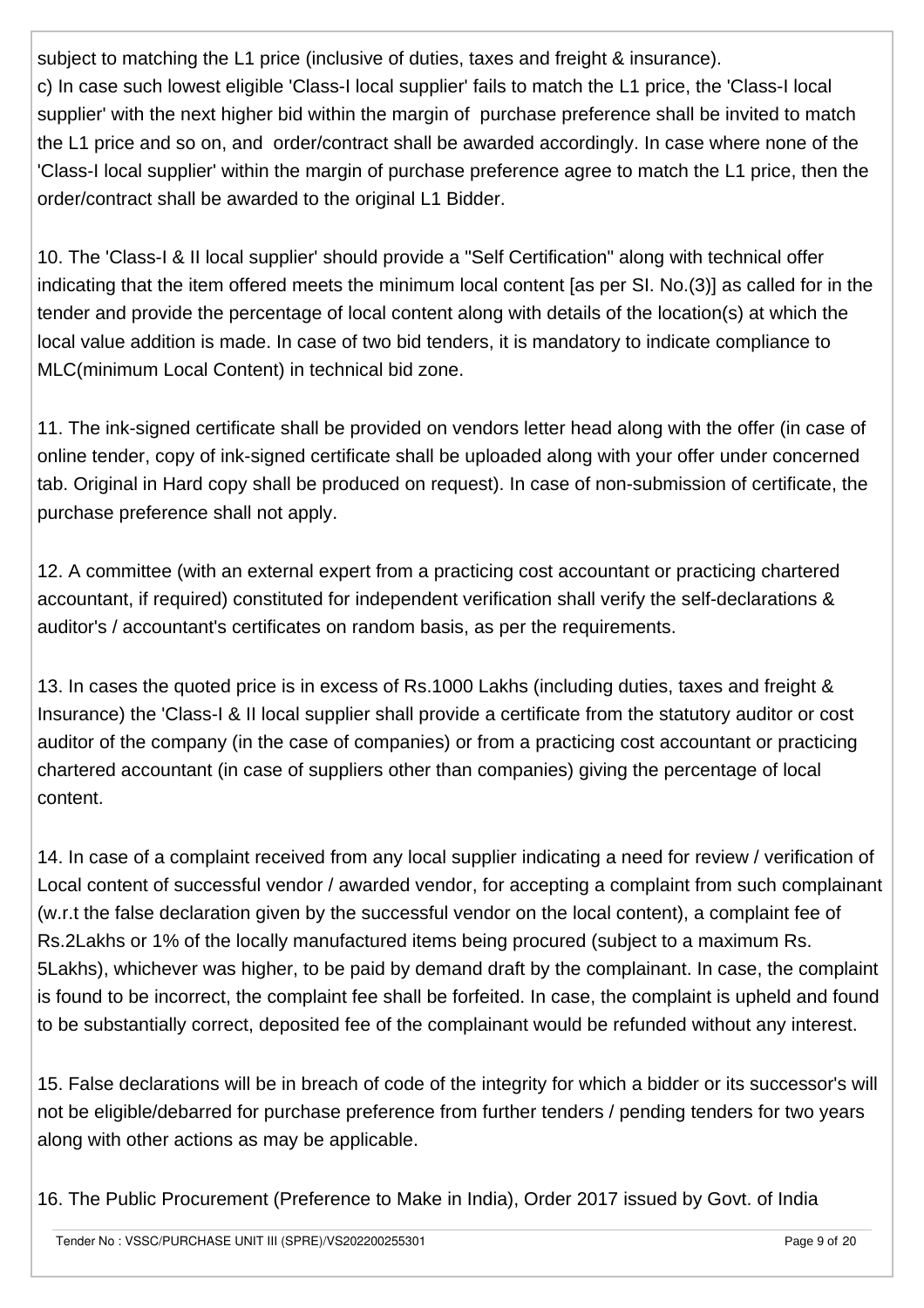indicates that if there are any general or specific restrictive clauses to restrict participation of Indian companies in those countries procurement tenders, reciprocity clause need to be invoked as per the order. Hence, if ISRO or Govt. of India come across that Indian suppliers of an item are not allowed to participate and / or compete in procurement by your government, the bid submitted by you will be not be considered and excluded from eligibility for procurement. Please note this point.

### **6. Conditions for BIDDER FROM A COUNTRY WHICH SHARES LAND BORDER WITH INDIA**

1. Any bidder from a country which shares a land border with India will be eligible to bid in this tender, only if the bidder is registered with the Competent Authority. Competent Authority for the purpose of registration shall be the Registration Committee constituted by the Department for Promotion of Industry and Internal Trade (DPIIT).

2. Any false declaration and non-compliance of the above would be a ground for immediate rejection of offer or termination of the contract and further legal action in accordance with the laws.

### 3.

Validity of Registration: Registration should be valid at the time of submission of bids and should be valid at the time of placement of order.

7. This tender is proposed as a DOMESTIC PUBLIC TENDER. This tender is restricted only to Class-I and Class-II Local Suppliers as defined under DPIIT Order dtd 04/06/2020- Preference to Make in India Order-2017 Revision. Non-Local Suppliers need not quote.

8. Foreign OEMs/Agents quoting on behalf of Foreign OEMs are not permitted to quote. High Sea Sales Quotes not permitted. The bids shall be in INR only.

9. Tenderers are advised NOT TO UPLOAD any documents revealing the price of the main equipment, accessories, spares or AMC. They are however, requested to upload UNPRICED BIDS (i.e. Price details masked) showing appropriate break-up of components of main equipment, individual accessories and spares as desired.

10. This is a TWO-PART tender i.e. Techno-Commercial Bid (Part-I) and Price Bid (Part-II) shall be submitted separately. All technical and commercial terms and conditions shall be furnished in the Techno-Commercial Bid while price shall be indicated only in the Price Bid. Uploading price details anywhere else other than the price-bid shall lead to unconditional rejection of the tender. Please make note of the same.

11. Purchase preference to eligible vendors are applicable as per extant notifications issued by the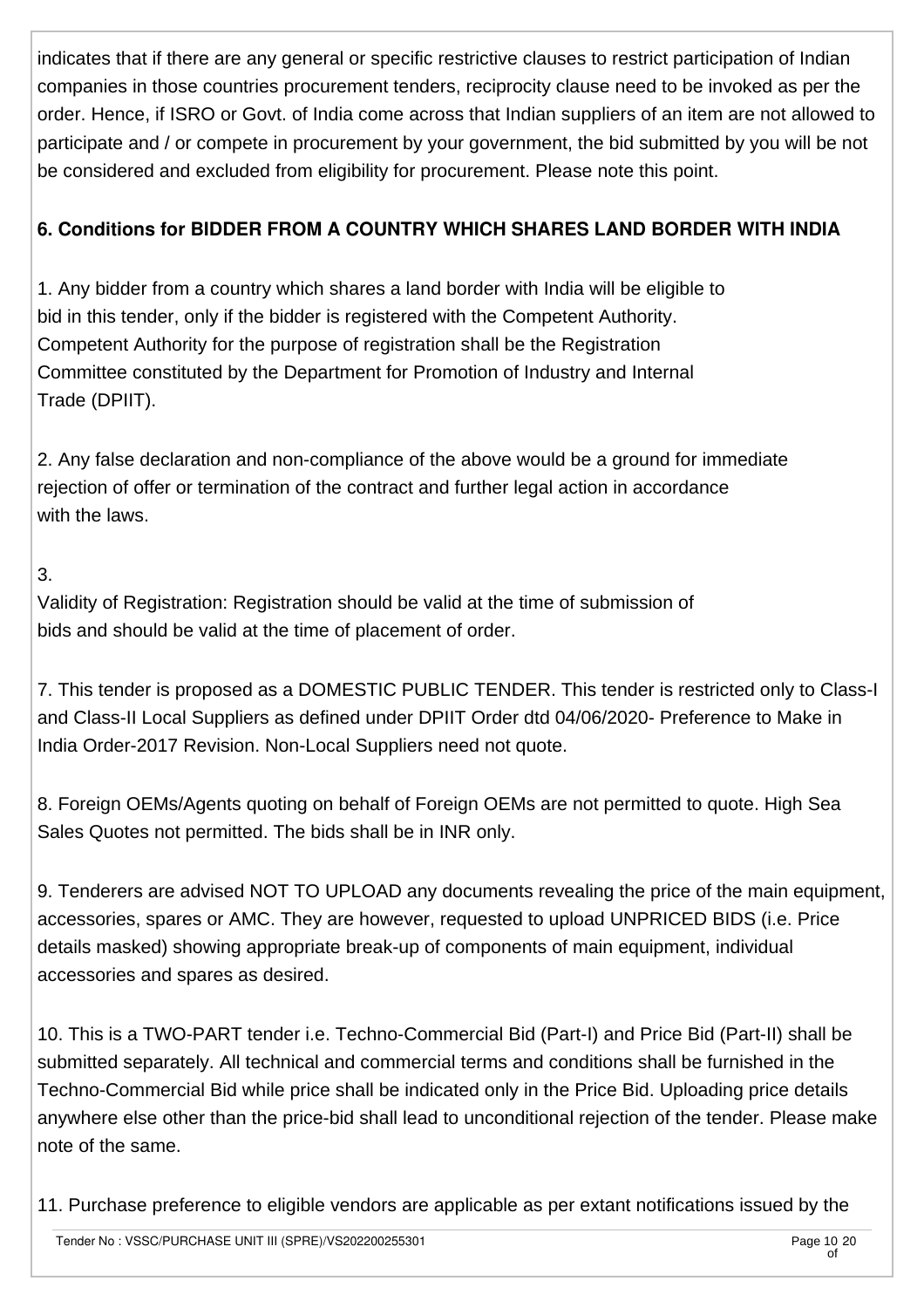Government of India.

12. The Class-I/Class-II Local suppliers, at the time of submitting their offer, shall also indicate percentage of local content and provide self-certification that the item (s) offered meets the local content requirement for Class-I/Class-II Local Suppliers as the case may be. They shall also give details of location (s) at which the local value addition is made.

13. In cases if the item(s) offered exceed Rs. 10 Crores, the Class-I/Class-II Local Suppliers shall provide a Certificate from the statutory auditor or cost auditor of the company (in case of companies) or from a practicing cost accountant or practicing chartered accountant (in respect of suppliers other than companies) giving the percentage of local content.

14. False Declarations will be in breach of the Code of Integrity under Rule 175 (1) (i) (h) of the General Financial Rules for which a bidder or its successors can be debarred for up to two years as per Rule 151 (iii) of the General Financial Rules along with such other actions as may be permissible under law.

15. Technical Bids will be opened at the scheduled due date & time. No further intimation will be sent in this regard. The schedule for price bid opening shown is only indicative. Price bids will only be opened in the case of parties who have been techno-commercially accepted, the details of which will be communicated at a later stage.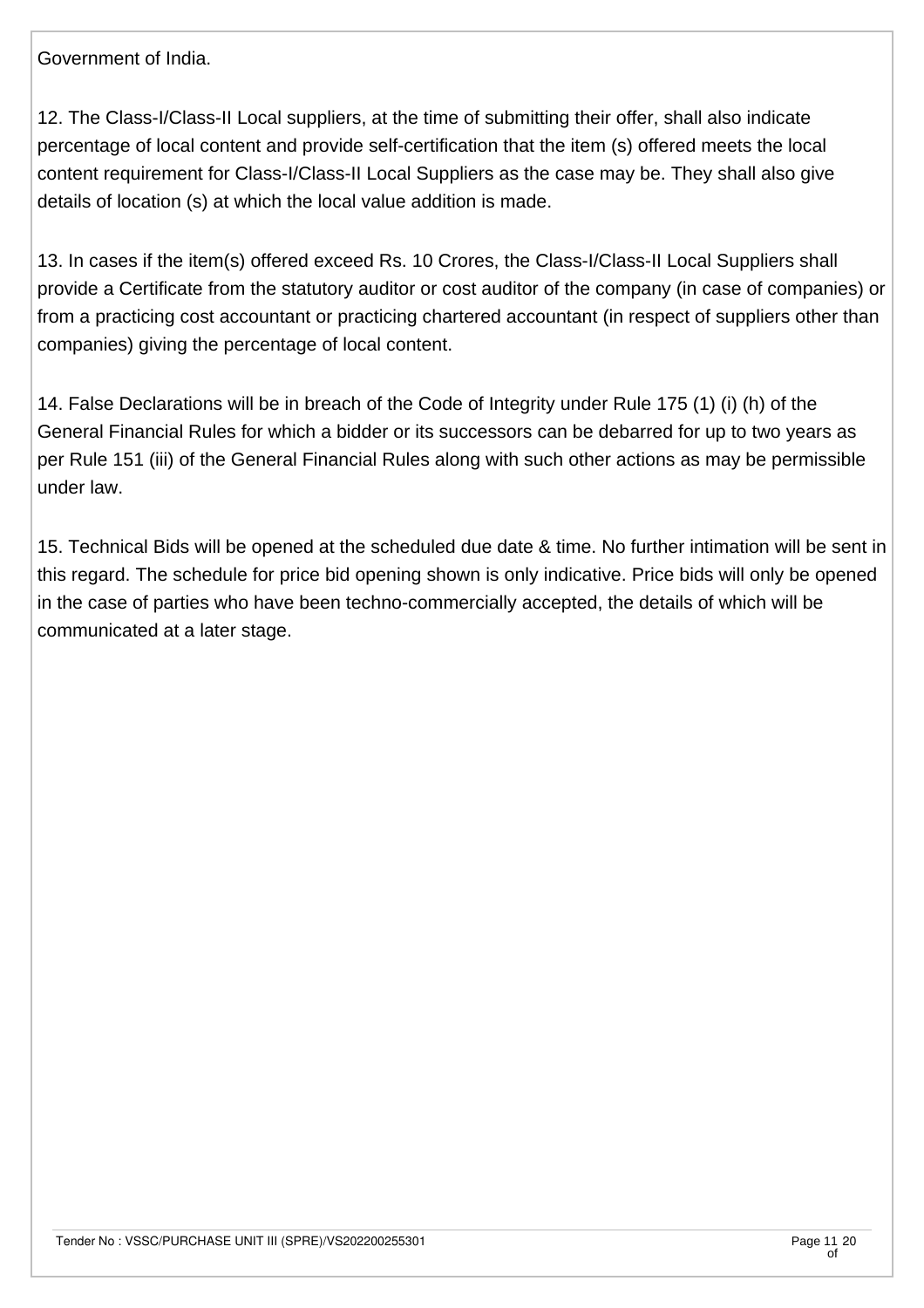# **C. Bid Templates**

## **C.1 Technical Bid - Glass reactors- 10L,30L and 50L & allied systems for PCM production hub**

#### **1. Laboratory Glassware & Accessories**

**GLASS REACTOR-Double walled glass reactor of capacity 10L** 

#### **Item specifications for Laboratory Glassware & Accessories**

| SI No Specification                                     | Value | Compliance | Offered<br>Specification | <b>Remark</b> |
|---------------------------------------------------------|-------|------------|--------------------------|---------------|
| Detailed<br>specifications<br>attached as<br>Annexure-1 |       |            |                          |               |

#### **2. Laboratory Glassware & Accessories**

### **GLASS REACTOR-Triple walled glass reactor of 10L capacity (vacuum jacketed)**

#### **Item specifications for Laboratory Glassware & Accessories**

| <b>SI No Specification</b>                               | Value | Compliance | <b>Offered</b><br>Specification | Remark |
|----------------------------------------------------------|-------|------------|---------------------------------|--------|
| Detailed<br>specifications<br>lattached as<br>Annexure-1 |       |            |                                 |        |

#### **3. Laboratory Glassware & Accessories**

#### **GLASS REACTOR -Double walled glass reactor of capacity 30L**

#### **Item specifications for Laboratory Glassware & Accessories**

| SI No Specification                                      | Value | Compliance | Offered<br>Specification | <b>Remark</b> |
|----------------------------------------------------------|-------|------------|--------------------------|---------------|
| Detailed<br>specifications<br>attached asl<br>Annexure-1 |       |            |                          |               |

#### **4. Laboratory Glassware & Accessories**

**GLASS REACTOR- Double walled glass reactor of capacity 50L**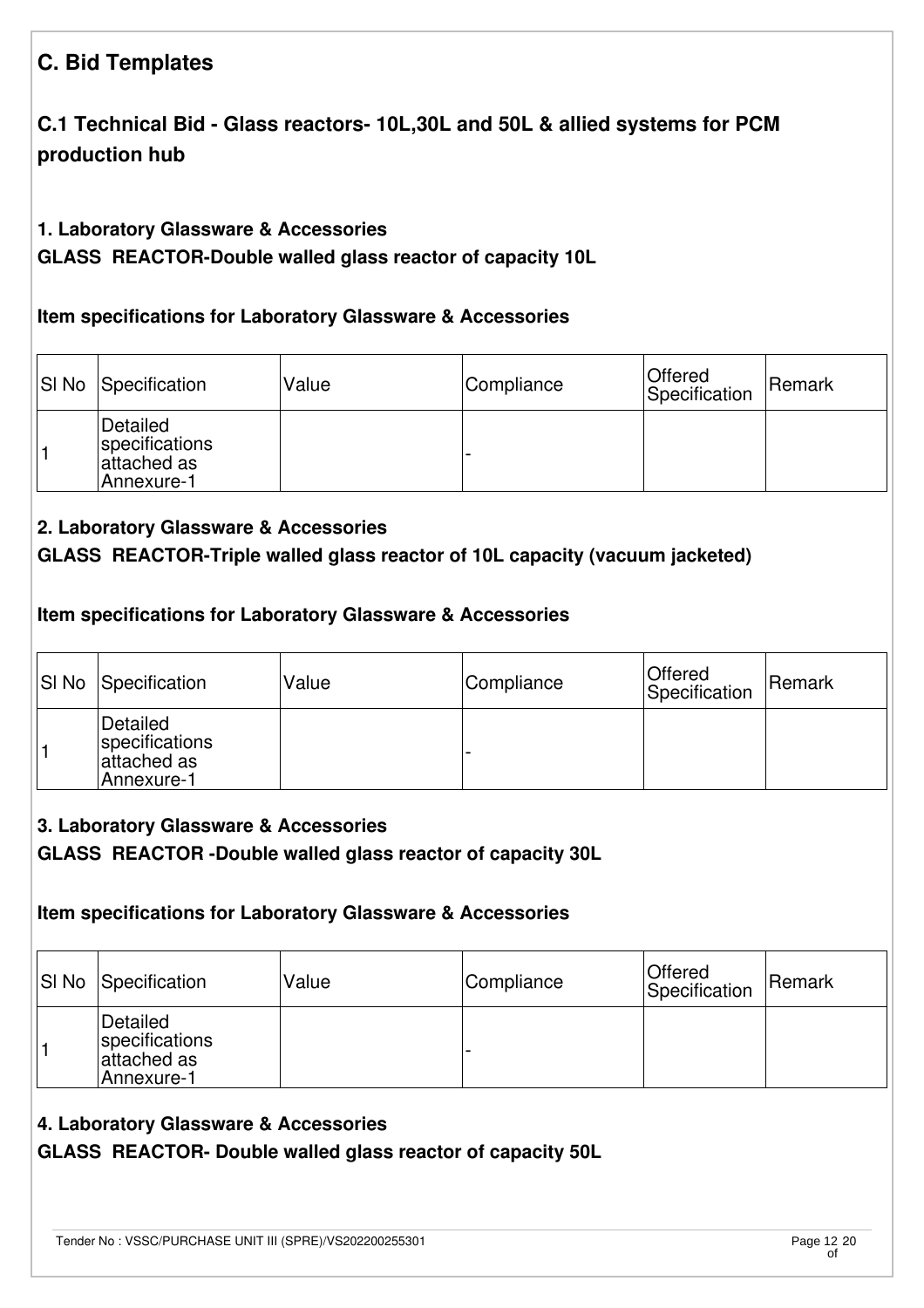| Item specifications for Laboratory Glassware & Accessories |                                                         |       |            |                          |        |  |
|------------------------------------------------------------|---------------------------------------------------------|-------|------------|--------------------------|--------|--|
| SI <sub>No</sub>                                           | Specification                                           | Value | Compliance | Offered<br>Specification | Remark |  |
|                                                            | Detailed<br>specifications<br>attached as<br>Annexure-1 |       |            |                          |        |  |

#### **5. FLUID CIRCULATORS-Single fluid heating/cooling circulators for 10L reactors**

#### **Item specifications for FLUID CIRCULATORS**

| <b>SI No Specification</b>                               | Value | Compliance | Offered<br>Specification | Remark |
|----------------------------------------------------------|-------|------------|--------------------------|--------|
| Detailed<br>specifications<br>lattached as<br>Annexure-1 |       |            |                          |        |

#### **6. FLUID CIRCULATORS-Single fluid heating/cooling circulators for 30 and 50L reactors**

#### **Item specifications for FLUID CIRCULATORS**

| <b>SI No Specification</b>                               | Value | Compliance | <b>Offered</b><br>Specification | Remark |
|----------------------------------------------------------|-------|------------|---------------------------------|--------|
| Detailed<br>specifications<br>lattached as<br>Annexure-1 |       |            |                                 |        |

#### **7. RECIRCULATING CHILLER-chiller for condensers of 10L reactor**

#### **Item specifications for RECIRCULATING CHILLER**

| <b>SI No Specification</b>                              | Value | Compliance | Offered<br>Specification | Remark |
|---------------------------------------------------------|-------|------------|--------------------------|--------|
| Detailed<br>specifications<br>attached as<br>Annexure-1 |       |            |                          |        |

#### **8. RECIRCULATING CHILLER- chiller for condensers of 30L and 50L reactors**

#### **Item specifications for RECIRCULATING CHILLER**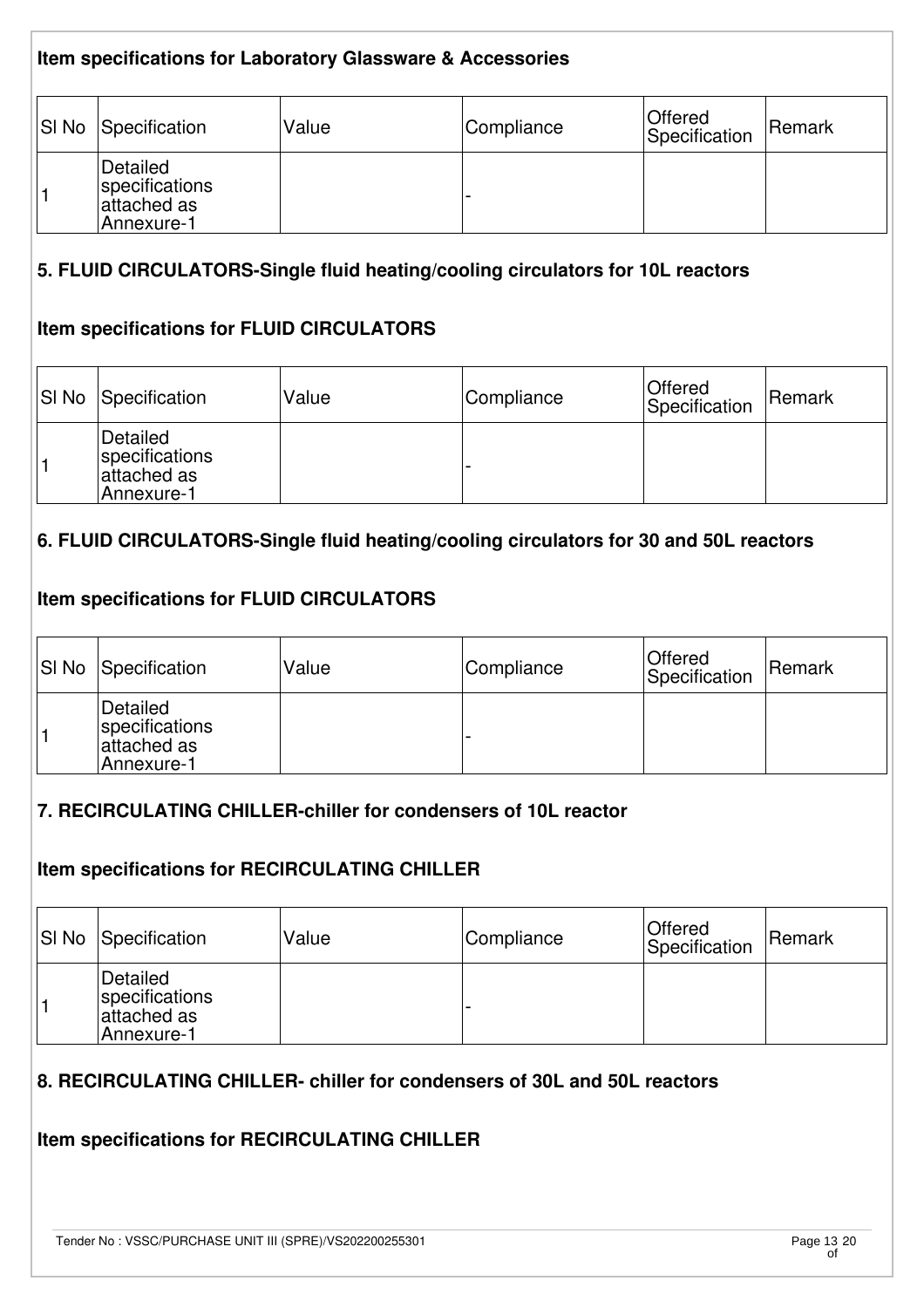| <b>SI No Specification</b>                              | Value | Compliance | Offered<br>Specification | Remark |
|---------------------------------------------------------|-------|------------|--------------------------|--------|
| Detailed<br>specifications<br>attached as<br>Annexure-1 |       |            |                          |        |

#### **9. SOFTWARE- Software, PC and printer for 4 Nos. of 10L reactors**

#### **Item specifications for SOFTWARE**

| SI No Specification                                     | Value | Compliance | Offered<br>Specification | Remark |
|---------------------------------------------------------|-------|------------|--------------------------|--------|
| Detailed<br>specifications<br>attached as<br>Annexure-1 |       |            |                          |        |

#### **10. SOFTWARE-software and PC for 30L and 50L reactors**

#### **Item specifications for SOFTWARE**

| <b>SI No Specification</b>                              | Value | Compliance | Offered<br>Specification | Remark |
|---------------------------------------------------------|-------|------------|--------------------------|--------|
| Detailed<br>specifications<br>attached as<br>Annexure-1 |       |            |                          |        |

#### **11. Essential Spares**

### **Essential SPARES for 3 years of maintenance free operation for all the reactors, heating/cooling circulators and chillers**

#### **Item specifications for Essential Spares**

| <b>SI No Specification</b>                              | Value | Compliance | Offered<br>Specification | Remark |
|---------------------------------------------------------|-------|------------|--------------------------|--------|
| Detailed<br>specifications<br>attached as<br>Annexure-1 |       |            |                          |        |

#### **Common Specifications (Applicable for all items)**

|  | SI No Specification | <i><b>Nalue</b></i> | Compliance | <b>Offered Specification</b> | <b>Remark</b> |
|--|---------------------|---------------------|------------|------------------------------|---------------|
|--|---------------------|---------------------|------------|------------------------------|---------------|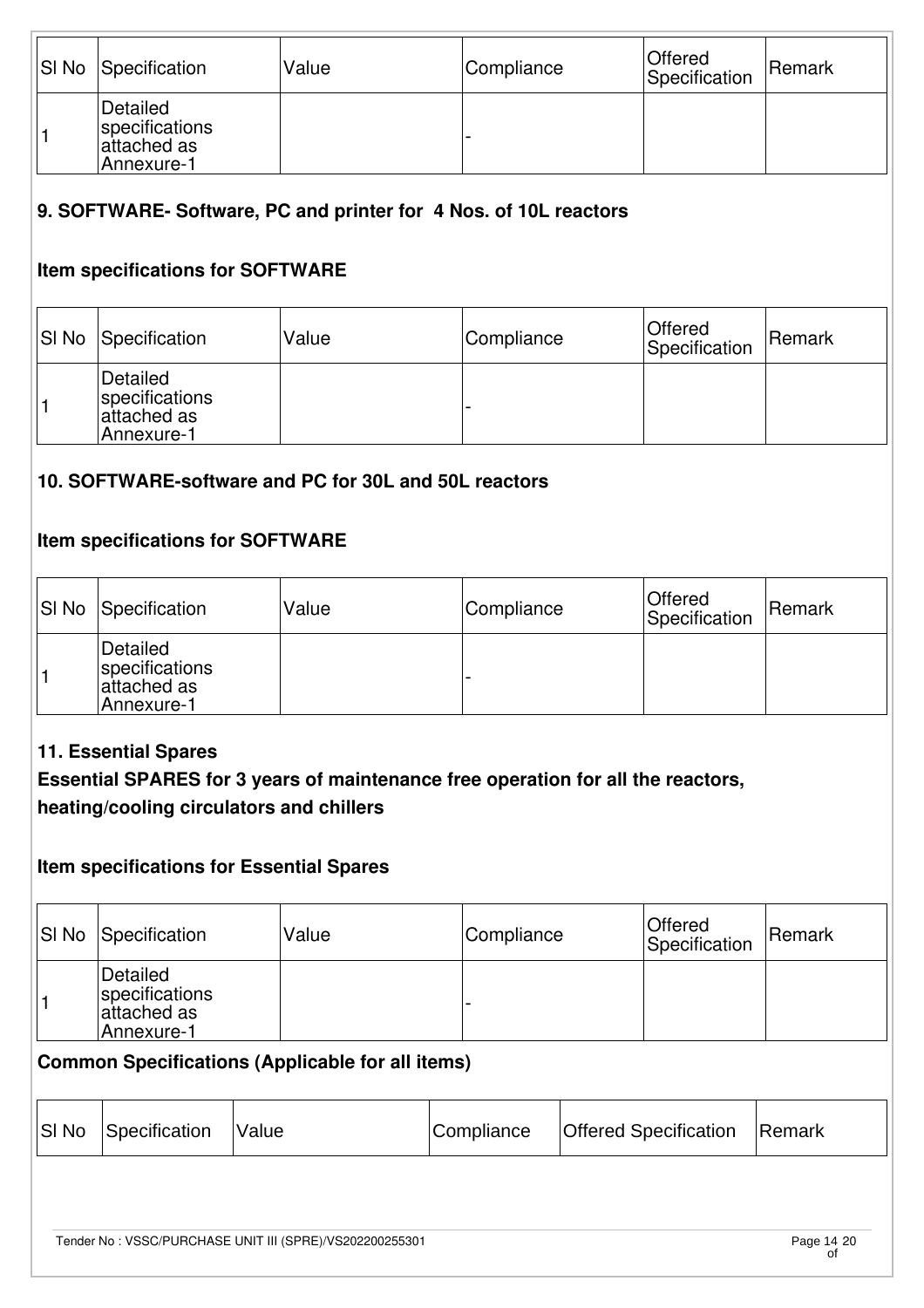| Specifications<br>attached as<br>Annexure- |  |  |  |
|--------------------------------------------|--|--|--|
|--------------------------------------------|--|--|--|

**Supporting Documents required from Vendor**

**1. Detailed parts list and bill of materials (Price Bid Related)**

**2. Manual and warranty certificates for all the equipment such as motors, VFD, controllers, indicators, circulators & chillers.**

**3. P&ID of the process system (All the sub systems shall be clearly identified, and labels /tags shall be provided). P&ID should include each and every part of the system, without fail.** 

**4. General arrangement and dimensional drawings**

**5. Test and final inspection reports.** 

**6. Brochures/Catalogues of company with details**

**7. Unpriced Bid showing the split up of main equipment, accessories, essential spares as applicable**

**8. Detailed Techno commercial offer( without price details)**

**9. Declaration regarding the percentage of local content (or value addition) in the item offered as well as the splitup in %.**

**10. Detailed Compliance Matrix vis-a-vis the item specification in tenders.**

**11. Additional Documents from Vendor.**

5 additional documents can be uploaded by the vendor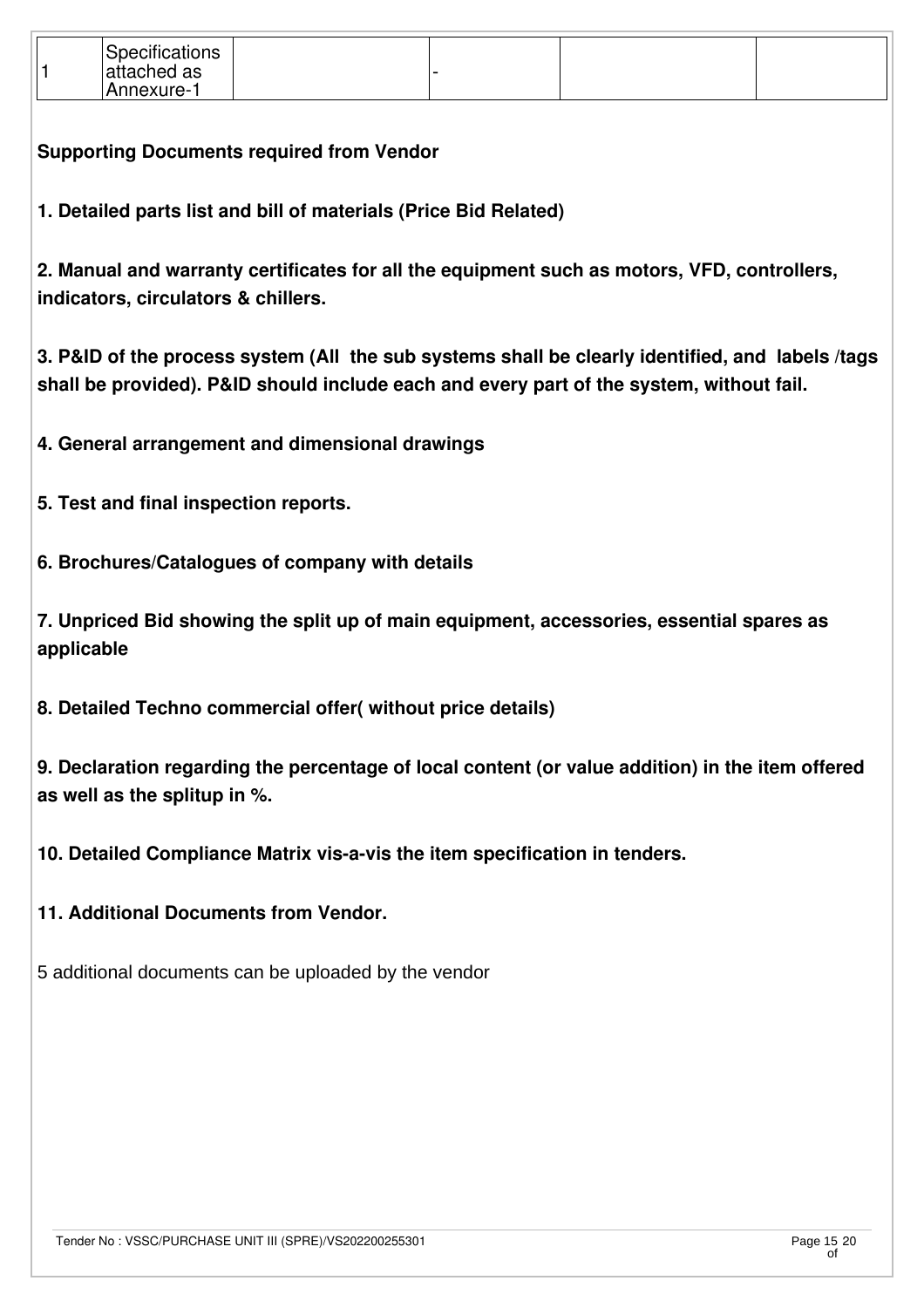### **C.2 Commercial Terms / Bid**

| SI. No.        | <b>Description</b>                                                                                                                                                                                                                                                                                                                                                                                                                                                                  | <b>Compliance</b>  | <b>Vendor Terms</b> |
|----------------|-------------------------------------------------------------------------------------------------------------------------------------------------------------------------------------------------------------------------------------------------------------------------------------------------------------------------------------------------------------------------------------------------------------------------------------------------------------------------------------|--------------------|---------------------|
| $\mathbf 1$    | Party shall dispatch the item within<br>15 days after final dispatch<br>clearance from VSSC                                                                                                                                                                                                                                                                                                                                                                                         | Yes / No / Explain |                     |
| $\overline{2}$ | Specified in the document attached                                                                                                                                                                                                                                                                                                                                                                                                                                                  | Yes / No / Explain |                     |
| 3              | Taxes and other costs, if any.<br>[Note: VSSC is a Public Funded<br>Research Institution under the<br>administrative control of Department<br>of Space and is eligible for partial<br>exemption of IGST @5% vide Notfn<br>No. 45/2017, 47/2017 dt 14.11.2017<br>respectively. Necessary IGST<br>EXEMPTIÓN CERTIFICATE shall<br>be issued.]                                                                                                                                          | Yes / No / Explain |                     |
| 4              | Security Deposit (Applicable if Offer<br>Value is Rs. 5 Lakhs or above.<br><b>MSME/NSIC Units are NOT</b><br><b>EXEMPTED</b> from the payment of<br>SD. Bank Guarantee @ 3% of Order<br>Value valid till 60 days from the date<br>of supply to be submitted.<br>Mandatory compliance required.<br><b>Only Government</b><br>Bodies/PSUs/PSEs can submit<br>Indenity Bond in lieu of BG. In the<br>event of non-performance of<br>contractual obligations, SD will be<br>forfeited). | Yes / No / Explain |                     |
| 5              | Delivery Terms.                                                                                                                                                                                                                                                                                                                                                                                                                                                                     | Yes / No / Explain |                     |
| 6              | <b>Delivery Period</b>                                                                                                                                                                                                                                                                                                                                                                                                                                                              | Yes / No / Explain |                     |
| $\overline{7}$ | <b>Liquidated Damages (Applicable</b><br>beyond the delivery period<br>mentioned in this tender @ 0.5%<br>per week or part thereof on the<br>undelivered portion subject to a<br>maximum of 10% of the contract<br>value. Mandatory compliance<br>required).                                                                                                                                                                                                                        | Yes / No / Explain |                     |
| 8              | Warranty                                                                                                                                                                                                                                                                                                                                                                                                                                                                            | Yes / No / Explain |                     |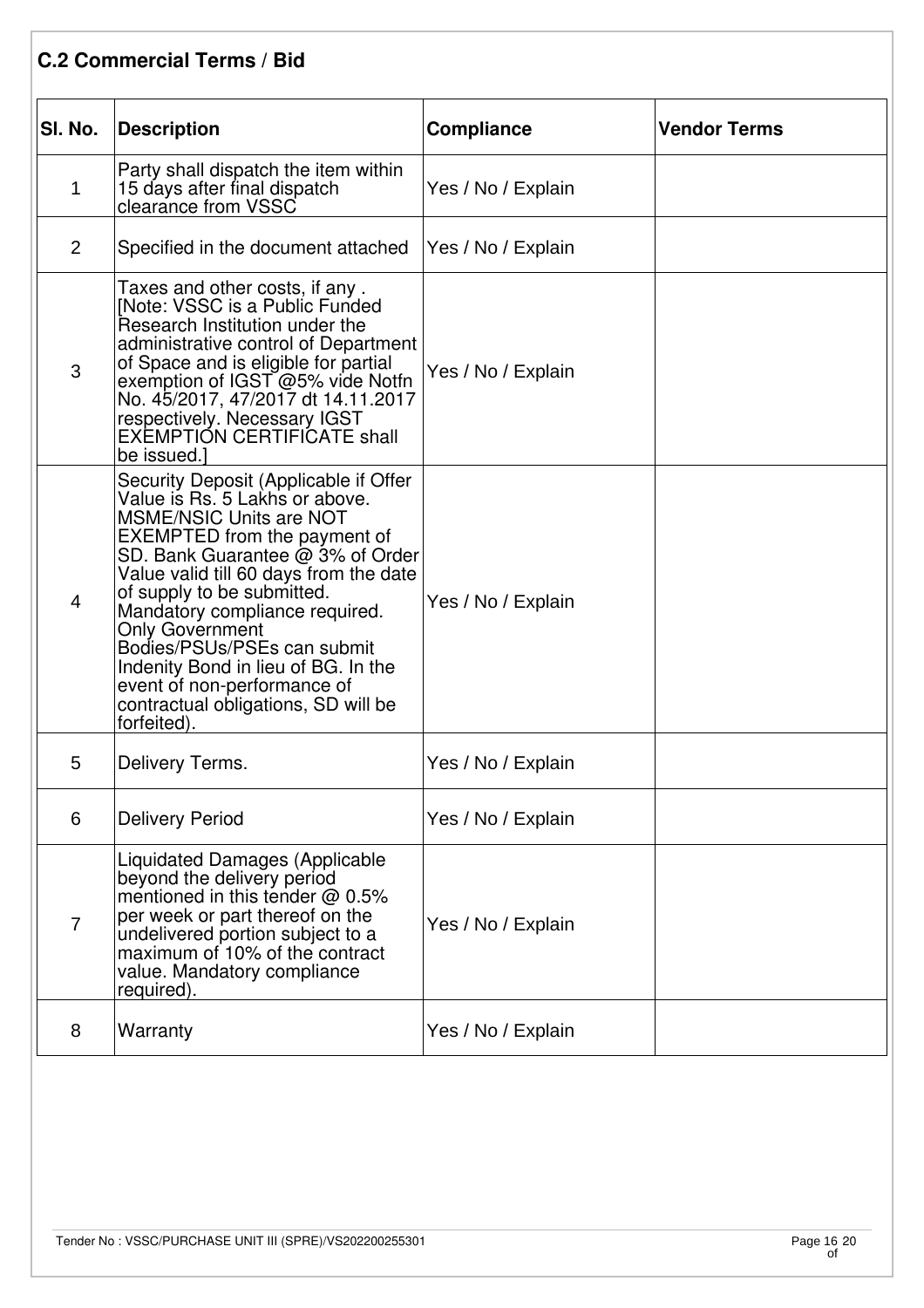| 9               | Performance Bank Guarantee<br>(PBG) Bank Guarantee @ 3% of<br>Order Value valid till the completion<br>of warranty period plus 2 months<br>claim period to be submitted.<br>Mandatory compliance required.<br><b>Only Government</b><br>Bodies/PSUs/PSEs can submit<br>Indemnity Bond in lieu of BG. In the<br>event of non-performance of<br>warranty obligations, PBG will be<br>forfeited).                                                                                                                                                    | Yes / No / Explain |  |
|-----------------|---------------------------------------------------------------------------------------------------------------------------------------------------------------------------------------------------------------------------------------------------------------------------------------------------------------------------------------------------------------------------------------------------------------------------------------------------------------------------------------------------------------------------------------------------|--------------------|--|
| 10 <sup>1</sup> | Payment Term: (Our Default<br>payment term: For indigenous<br>orders: 100% within 30 days after<br>receipt and acceptance of item at<br>our site. NOTE: CONSEQUENT TO<br><b>COVID 19 PANDEMIC AND AS</b><br>PER EXTANT GUIDELINES FROM<br>DEPARTMENT OF SPACE, NO<br><b>ADVANCE PAYMENT IS PAYABLE</b><br>TO THIS TENDER).                                                                                                                                                                                                                        | Yes / No / Explain |  |
| 11              | Definitions: A supplier or service<br>provider, whose goods, services or<br>works offered for procurement,<br>has local content:<br>a) Equal to or more than 50% :<br>Class-I local supplier.<br>b)More than 20% but less than 50%<br>: Class-II local supplier.<br>c) Less than or equal to 20% : Non-<br>local supplier.<br>Mention your category.                                                                                                                                                                                              | Yes / No / Explain |  |
| 12              | Local content means the amount of<br>value added in India (i.e. indigenous<br>litems/services added in the offered<br>products/services/works) be the total<br>value of the item offered (excluding<br>net domestic indirect taxes) minus<br>the value of imported content in the<br>item (including all customs<br>duties/IGST) as a proportion of the<br>total value (excluding net domestic<br>indirect taxes), in percent. Indicate<br>extent of Minimum Local Content in<br>offered product/service and location<br>of such value additions. | Yes / No / Explain |  |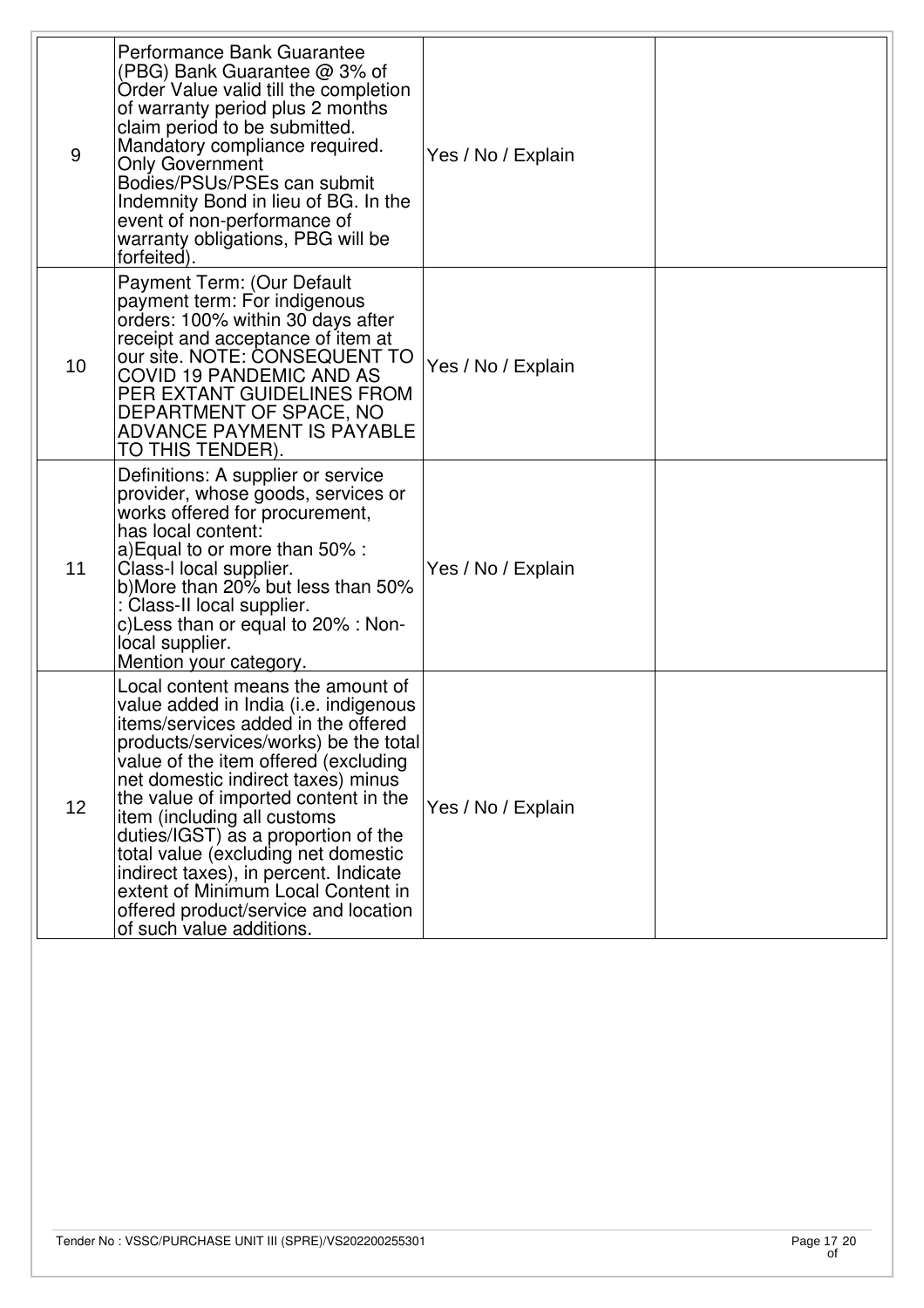|                      |                                                                                                                                                                                                                                                                                                                                                                                                                                                                                                                                                                               | ∣Item                 | Quantity                                                               | <b>Unit Price</b>  | <b>Currency</b> | <b>Total Price</b> | <b>Remark</b> |
|----------------------|-------------------------------------------------------------------------------------------------------------------------------------------------------------------------------------------------------------------------------------------------------------------------------------------------------------------------------------------------------------------------------------------------------------------------------------------------------------------------------------------------------------------------------------------------------------------------------|-----------------------|------------------------------------------------------------------------|--------------------|-----------------|--------------------|---------------|
| <b>C.3 Price Bid</b> |                                                                                                                                                                                                                                                                                                                                                                                                                                                                                                                                                                               |                       |                                                                        |                    |                 |                    |               |
| 20                   | In the price bid, please ensure that<br>you have mentioned the cost of<br>ÃÂâÃÂÃÂÃÂÂÂEssential<br>sparesÄÄÄÄÅ¢ÄÄÄÄÄÄÄÄÄ only<br>once. If the price is mentioned<br>above in the price bid, you shall not<br>mention the price below.                                                                                                                                                                                                                                                                                                                                          |                       |                                                                        | Yes / No / Explain |                 |                    |               |
| 19                   | Ensure you are a Class-I Local<br>Supplier/ Class-II Local Supplier.<br>The offer shall be in INR only. Bids<br>from foreign OEMs and offer on<br>High Sea Sales basis are not<br>allowed. Please mention the<br>category of the bidder.                                                                                                                                                                                                                                                                                                                                      |                       |                                                                        | Yes / No / Explain |                 |                    |               |
| 18                   | Kindly ensure that NO<br><b>DOCUMENTS WITH PRICE</b><br><b>DETAILS ARE UPLOADED. Price</b><br>shall only be mentioned in the price<br>bid. Uploaded documents with price<br>details shall summarily be rejected.                                                                                                                                                                                                                                                                                                                                                              |                       |                                                                        | Yes / No / Explain |                 |                    |               |
| 17                   | List of essential spares for the<br>trouble free operation of the<br>equipment to be uploaded (without<br>price details). Details of optional<br>spares may also be provided<br>(without price details).                                                                                                                                                                                                                                                                                                                                                                      |                       |                                                                        | Yes / No / Explain |                 |                    |               |
| 16                   |                                                                                                                                                                                                                                                                                                                                                                                                                                                                                                                                                                               | <b>Offer Validity</b> |                                                                        | Yes / No / Explain |                 |                    |               |
| 15                   |                                                                                                                                                                                                                                                                                                                                                                                                                                                                                                                                                                               | Any Other Terms       |                                                                        | Yes / No / Explain |                 |                    |               |
| 14                   |                                                                                                                                                                                                                                                                                                                                                                                                                                                                                                                                                                               | concerned).           | PO Placement Address (with Name<br>and Contact Details of sales person | Yes / No / Explain |                 |                    |               |
| 13                   | The Class-I & II local supplier should<br>provide a Self Certification along<br>with your offer in PDF format<br>indicating that the item offered<br>meets the minimum local content as<br>called for in the tender as mentioned<br>above and provide the % of local<br>content along with details of the<br>location(s) at which the local value<br>addition is made. In case of two part<br>tenders, it is mandatory to indicate<br>compliance to MLC(minimum local<br>content) in technical bid<br>itself. Confirm attachment of Self<br>declaration along with the offer. |                       |                                                                        | Yes / No / Explain |                 |                    |               |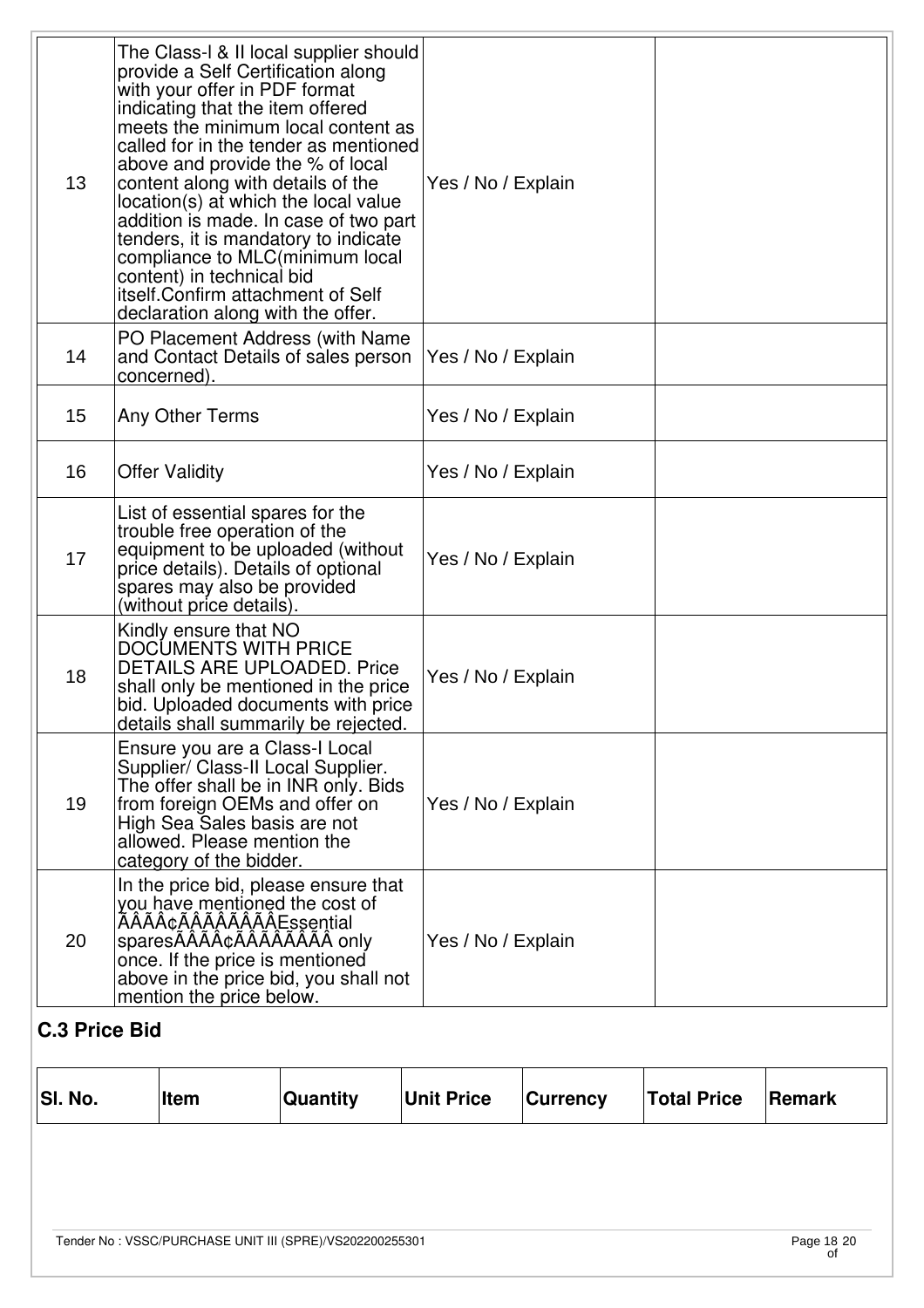| 1                         | Laboratory<br>Glassware &<br>Accessories<br><b>GLASS</b><br><b>REACTOR-</b><br>Double<br>walled glass<br>reactor of<br>capacity 10L                           | 3.00 Nos. |  |  |
|---------------------------|---------------------------------------------------------------------------------------------------------------------------------------------------------------|-----------|--|--|
| $\overline{2}$            | Laboratory<br>Glassware &<br>Accessories<br><b>GLASS</b><br><b>REACTOR-</b><br>Triple walled<br>glass reactor<br>$of$ 10L<br>capacity<br>(vacuum<br>jacketed) | 1.00 Nos. |  |  |
| $\ensuremath{\mathsf{3}}$ | Laboratory<br>Glassware &<br>Accessories<br><b>GLASS</b><br><b>REACTOR -</b><br>Double<br>walled glass<br>reactor of<br>capacity 30L                          | 1.00 Nos. |  |  |
| $\overline{\mathcal{A}}$  | Laboratory<br>Glassware &<br>Accessories<br><b>GLASS</b><br><b>REACTOR-</b><br>Double<br>walled glass<br>reactor of<br>capacity 50L                           | 1.00 Nos. |  |  |
| 5                         | <b>FLUID</b><br><b>CIRCULATO</b><br><b>RS-Single</b><br>fluid<br>heating/coolin<br>g circulators<br>for 10L<br>reactors                                       | 1.00 Nos. |  |  |
| 6                         | <b>FLUID</b><br><b>CIRCULATO</b><br><b>RS-Single</b><br>fluid<br>heating/coolin<br>g circulators<br>for 30 and<br>50L reactors                                | 1.00 Nos. |  |  |
| 7                         | <b>RECIRCULA</b><br><b>TING</b><br><b>CHILLER-</b><br>chiller for<br>condensers<br>of 10L reactor                                                             | 1.00 Nos. |  |  |